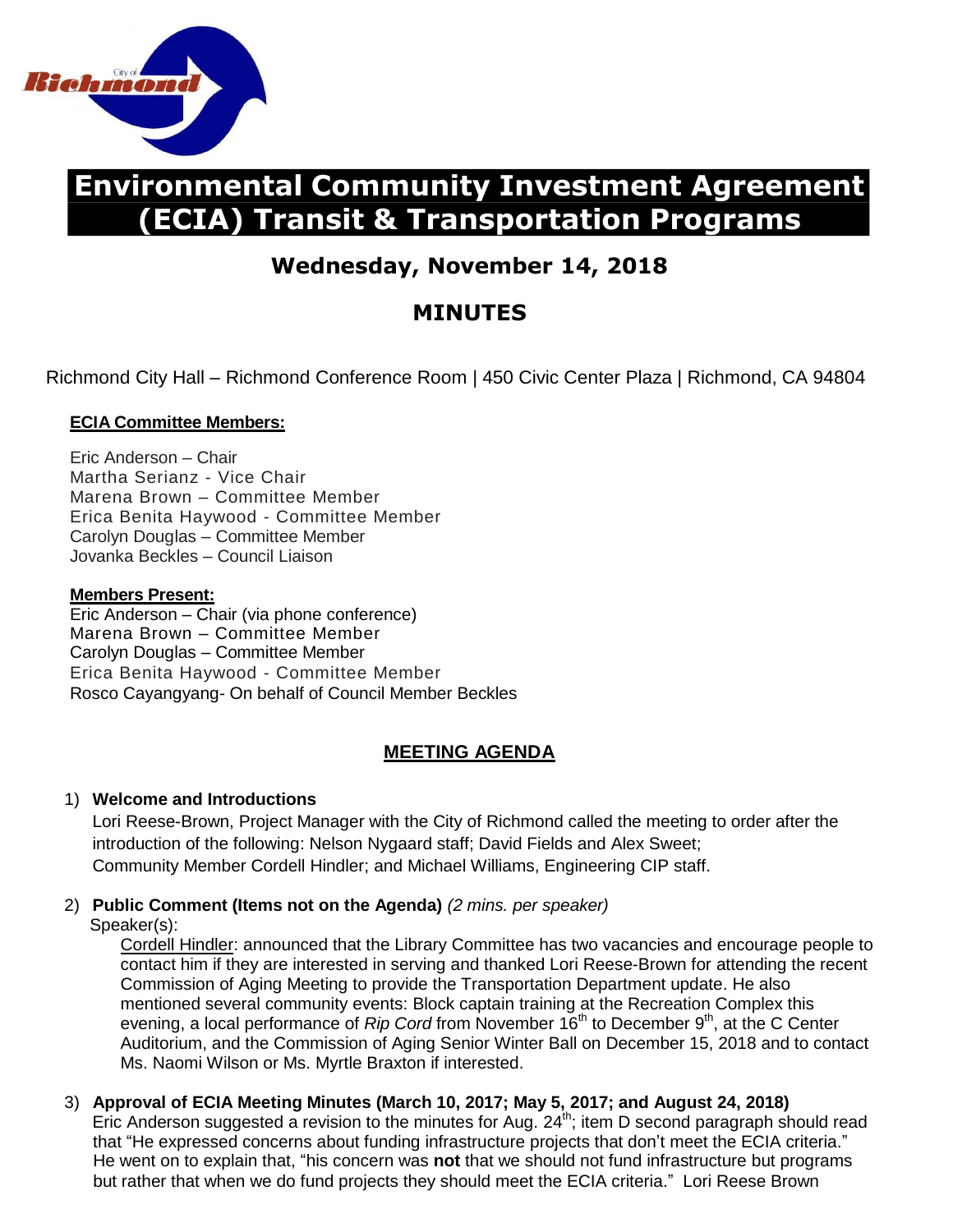repeated the minute revisions and requested a motion.

Motion By: Committee Member Marena Brown to approve the minutes.

Seconded By: Roco Cayangyang on behalf of Council Member Jovanka Beckles

Motion Carried.

#### 4) **Richmond Intermodal Transportation Strategic Plan (First Mile / Last Mile)**

 Alex Sweet from Nelson Nygaard, provided via Power Point Presentation of the project update, which involved a brief reminder of the project overview, strategy recommendations, evaluation criteria for the strategies and next steps.

 Ms. Sweet reminded the members of the Purpose of the First Mile/Last Mile Plan - to improve multimodal access to Richmond Transit Hubs reduce automobile dependence (Richmond BART, El Cerrito Del Norte BART station, and the Ferry terminal). Identify policies, programs and infrastructure projects that make it easier for people to get to the identified mobility hubs.

 Ms. Sweet provided a high level review of the project process: review existing conditions, conducted a series of outreach meetings, developed draft strategies, received feedback from various technical advisory committees. A handout of the list of all the strategies (23 total) was provided to the committee with. At the end of Ms. Sweet's presentation, she asked the Committee Members to help identify the top 10 strategies (that may include programs and infrastructure projects) to focus on.

 Lori Reese-Brown reminded the committee that the top ten list is not only to identify projects (that reduces GHGs) that may be funded per the ECIA agreement, but also it helps staff to identify future projects that may also be financed by sources other than the ECIA funds.

 Parking Management and curb management was discussed at length amongst the committee members. Eric Anderson suggested separating out parking management and curb management to address the shared mobility demand (shuttles, autonomous vehicles, rideshare etc.) for curb space, in terms of near term and long term demand. There was concern to strengthen program strategy language to prevent modal conflicts, when testing or implementing new transportation technology.

 Eric Anderson suggested expanding the list of 23 projects as priorities but was of the opinion that there were a lot of access gaps in terms of access to the North or East of Richmond BART. The committee discussed adding eight (8) additional projects and/or amendments to the list of priorities.

 A female community member (no name provided) requested to speak regarding funding for the Men and Women of Valor, but Lori Reese-Brown stated that the public comment portion had passed but she was welcome to make a comment on the remaining agenda items.

#### **Action Items:**

Nelson Nygaard will send out an updated excel spreadsheet via email for the committee members to review rank and update proposed projects from 1 to 10, along with the environmental score, and a link to Google maps for their respective locations.

 Lori Reese Brown will send a copy of the EIR for the Chevron for the ECIA Agreement to Nelson Nygaard to reference the projects that are funded through the ECIA.

#### 5) **Engineering project update and funding request**

 Lori opened this agenda item with a brief explanation that the ECIA budget that was approved by the committee during the August 24, 2018 was not taken the City Council for approval to allow time for the new City Manager Carlos Martinez to receive an overview of the ECIA Agreement, Committee functions and proposed funding for projects prior to going before Council.

 Michael Williams mentioned that he and Tawfic Halaby from the Engineering and CIP Department were attending the meeting to request funding for two separate engineering projects: 23<sup>rd</sup> Street Traffic Signal Interconnect Project and Yellow Brick Road.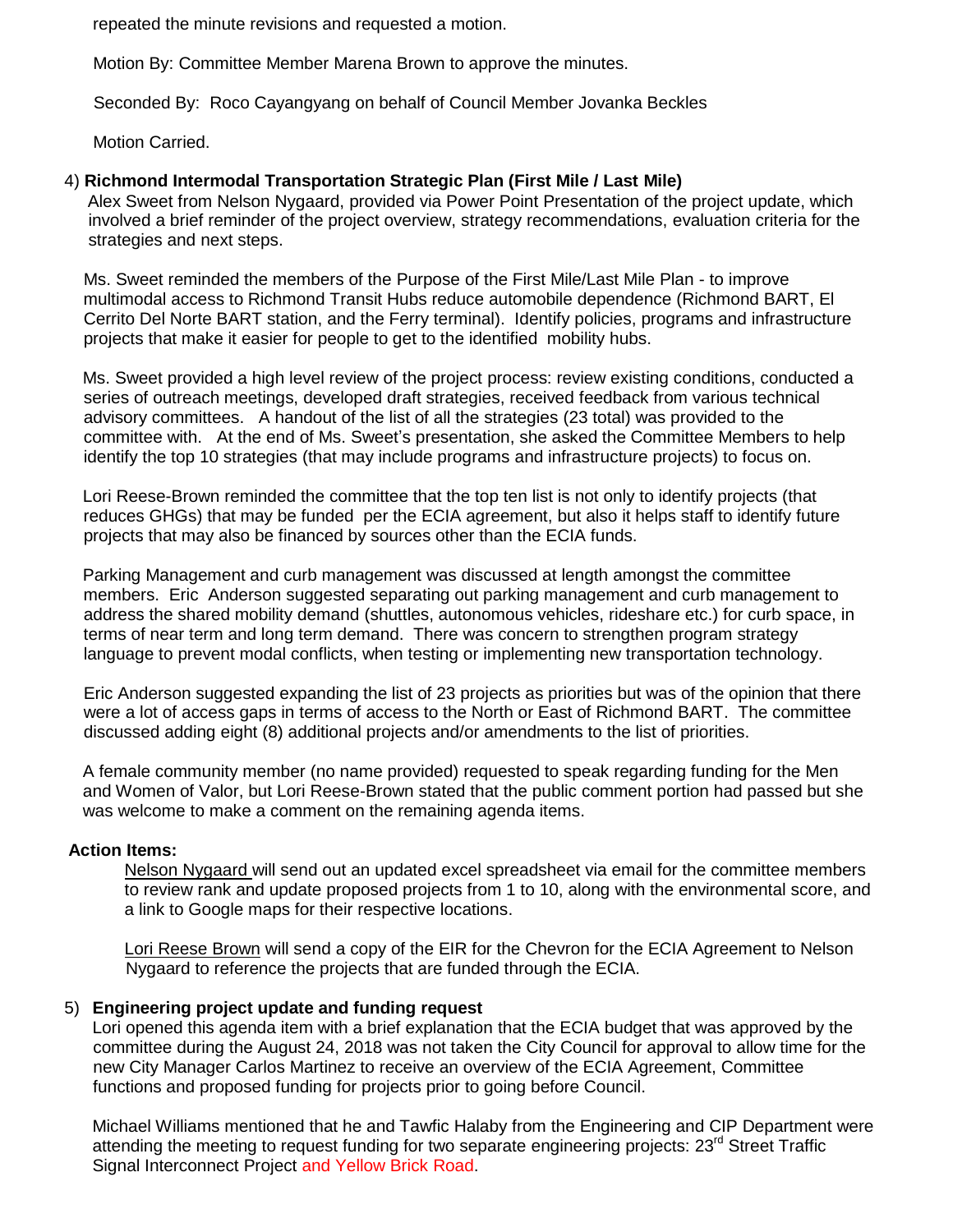#### **23rd Street Traffic Signal Interconnect Project Discussion**

Mr. Williams mentioned that the 23<sup>rd</sup> Street project was previously brought before the ECIA committee in September 2018 requesting \$ 1.2 million in ECIA funding, but he committee asked staff to share how the project was calculated to show how it will reduce greenhouse gas emissions. He mentioned that this project was scheduled to go to Council on November 20, 2018 to receive approval to use ECIA funds for the \$1.2 million budget.

 Mr. Williams described how the interconnection project will help time the signals, improve safety for pedestrians and bicyclists. He mentioned how the Engineering project already has \$300, 000 of engineering funds to cover the design costs for the project that has already been spent. Lori Reese Brown inquired about the origin of the \$300,000. Mr. Williams responded that he didn't know. Marena Brown asked how the GHG reduction benefits are determined, and Mr. Williams referred her to the documents submitted in conjunction with this item, then read the document that referenced how the MTC calculates how much GHGs are reduced as a result of signal synchronization.

 Marena Brown stated that she likes the project but wanted to understand how the project reduces the GHGs. A discussion regarding the documents that have already been submitted to the Council weren't provided directly to the ECIA committee prior to going to Council. Lori Reese Brown requested the documents to be sent to the committee members. Eric Anderson provided feedback to Mr. Williams to expressed how it was unclear to him the why we need to connect our signals to the fiber network in order to install countdown. Mr. Anderson expressed confusion about the direct benefits of non-motorized transportation would result from this project. Mr. Williams emphasized that this project puts in the infrastructure ahead of several traffic calming and pedestrian safety plans.

 Lori asked the committee to make a decision on funding this project. Eric Anderson mentioned that he had to leave the meeting and asked if materials were provided for the second engineering project. To which Lori Reese-Brown answered no. Erica Benita Haywood expressed support for the project. Marena Brown expressed concern that the congestion on 23<sup>rd</sup> isn't currently considered bad, and that the \$1.2 million dollars takes roughly 6% of the remaining funds that are allocated for a 10 year period. Carolyn Douglas shared that the project makes sense but is more suitable for areas that are currently congested like Barrett Avenue. Marena Brown asked what other funding avenues have been considered to fund this project?

Motion By: Erica Benita Haywood motion to accept the Engineering proposal for \$1.2 million as submitted.

Second By: Marena Brown

Motion Carried.

#### **Yellow Brick Road Discussion**-

Tawfic Halaby explained the history of the Yellow Brick Road project that began ten years ago, and how Engineering is currently experiencing a deficit of \$2 million dollars to finish the project. Tawfic mentioned that he had an immediate need of \$200,000 to finish the project design. He requested the \$2 million total to fund the program and stated that he was going to Council to amend the contract design aspects of the project on November 20, 2018. Marena Brown asked if there were other attempts to find other funding sources for the project and expressed that \$2 million in addition to the previously awarded \$1.2 million was of major concern. Mr. Halaby stated that he did but other fund measures went to other CIP projects based on priority. Erica Benita Haywood asked if this project funding will overlap with other projects. A discussion regarding the ECIA funding source being as a main source to fund Engineering Infrastructure projects versus using the funds for transportation service projects was a concern.

Motion By: Carolyn Douglas moved to approve \$200,000.

Second By: Marena Brown.

Motion Carried.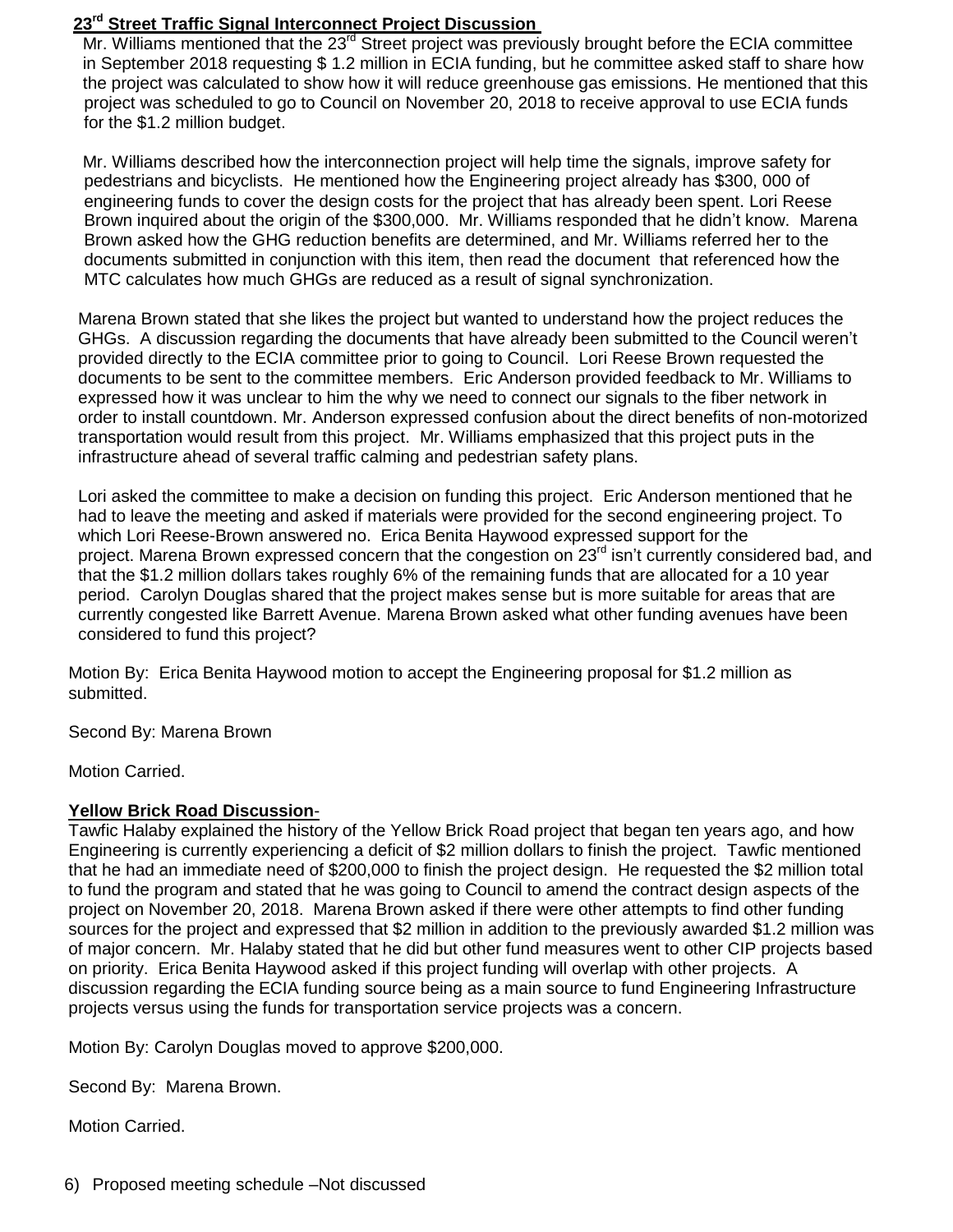- 7) Staff Updates Not discussed
- 8) *ADJOURN*